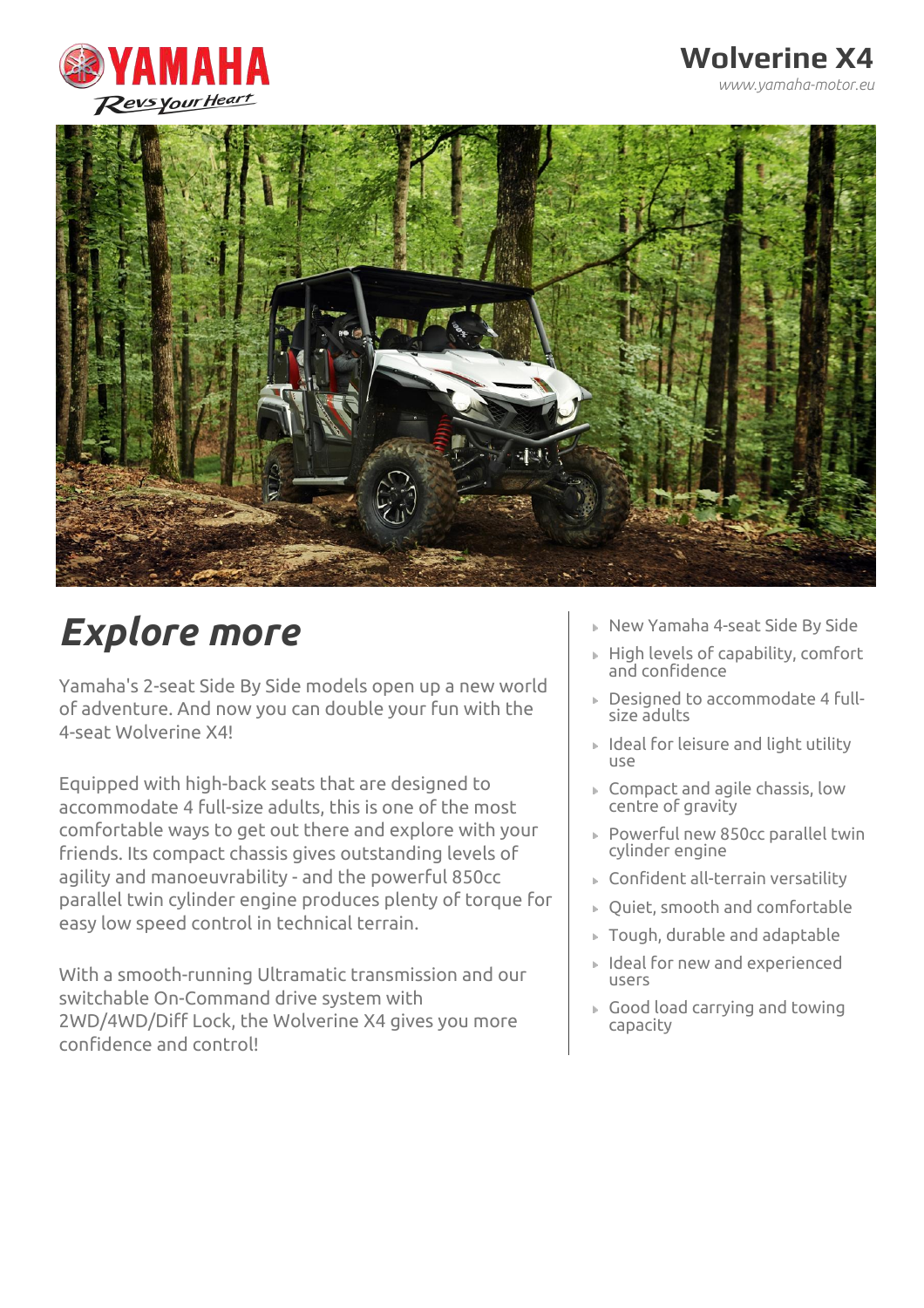

#### **Wolverine X4** *www.yamaha-motor.eu*



## *High agility, total versatility.*

The Wolverine X4's compact short-wheelbase chassis is built to handle technical terrain with total confidence - and the self-leveling rear suspension maintains ground clearance for a smooth ride when fully loaden.

For added comfort the driver's seat and steering wheel are adjustable - and the rear seats can be folded to increase the cargo capacity. Our new 850cc long stroke parallel twin engine gives you all the power you need and conversations between passengers are easy thanks to the X4's ultra low noise and vibration levels.

And with our wide range of integrated Genuine accessories, it's easy to make your very own Wolverine X4.

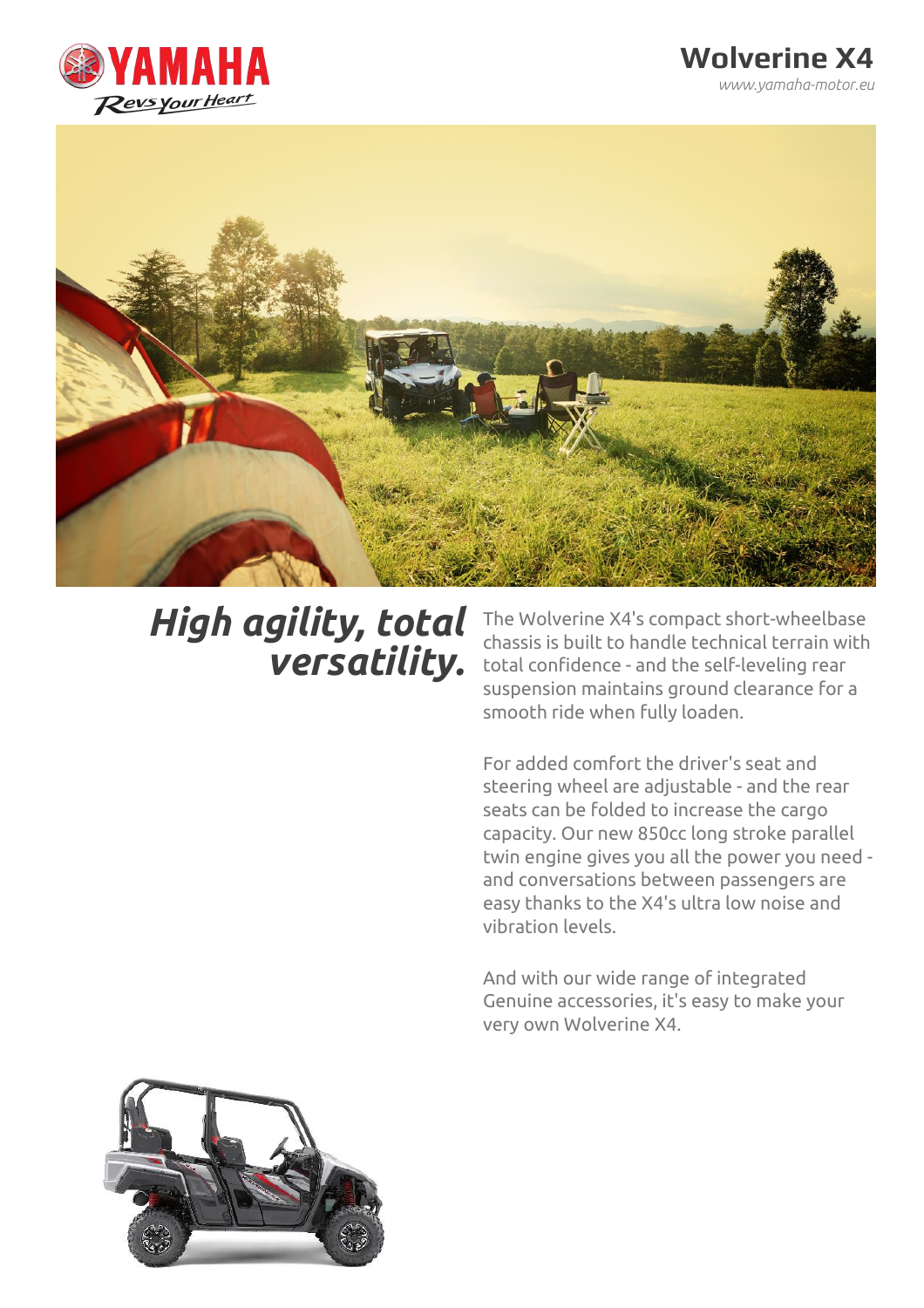

### **Wolverine X4** *www.yamaha-motor.eu*



#### **Compact and agile chassis**

#### **Powerful 850cc twin cylinder engine**

The 850cc parallel twin cylinder engine produces high levels of linear torque, giving the X4 the ability to carry 4 full-sized adults and their cargo across technical and hilly landscapes with ease. For a stronger driving force at low and high speeds, the crossplane concept design features a long stroke together with a 270-degree crank.

The Wolverine X4's compact chassis features a short wheelbase of only 2100mm - just 35mm longer than the 2-seat Wolverine R model. And with an overall length of 3100mm and width of 1580mm, this is one of the most versatile, agile and easy-handling SxS models in the 4-seat category.





#### **Quiet and comfortable interior**

We've gone to great lengths to make sure that you and your passengers are able to enjoy a quiet and relaxing ride. The large volume intake and exhaust systems drastically reduce engine noise and make conversations between occupants easy to hear - while the rubber engine mounts and extensive chassis insulation minimize footboard vibration.

#### **Self-leveling rear shocks**

Whether you're riding alone or with passengers and cargo, the selfleveling rear suspension makes sure that every journey is comfortable. Whatever the load, this intelligent rear suspension system helps to maintain a consistent ride height that enhances the overall ride quality even on rugged terrain.





#### **4 full-size high-back seats**

The Wolverine X4 is equipped with full-size seats that are designed to accommodate 4 passengers in comfort. Featuring premium quality cushioning with stitched covers, these luxurious high-back seats ensure that you and your passengers experience a relaxing and enjoyable ride - even on the most extreme terrain.

#### **Adaptable and versatile layout**

With 100mm of front/rear adjustability, the driver's seat can be set up to suit your individual preference - and the steering wheel can be moved through 12 degrees of tilt to achieve the optimum ergonomics. And when you're not carrying passengers in the back, the two rear seats can be folded to increase the cargo bed size and capacity.

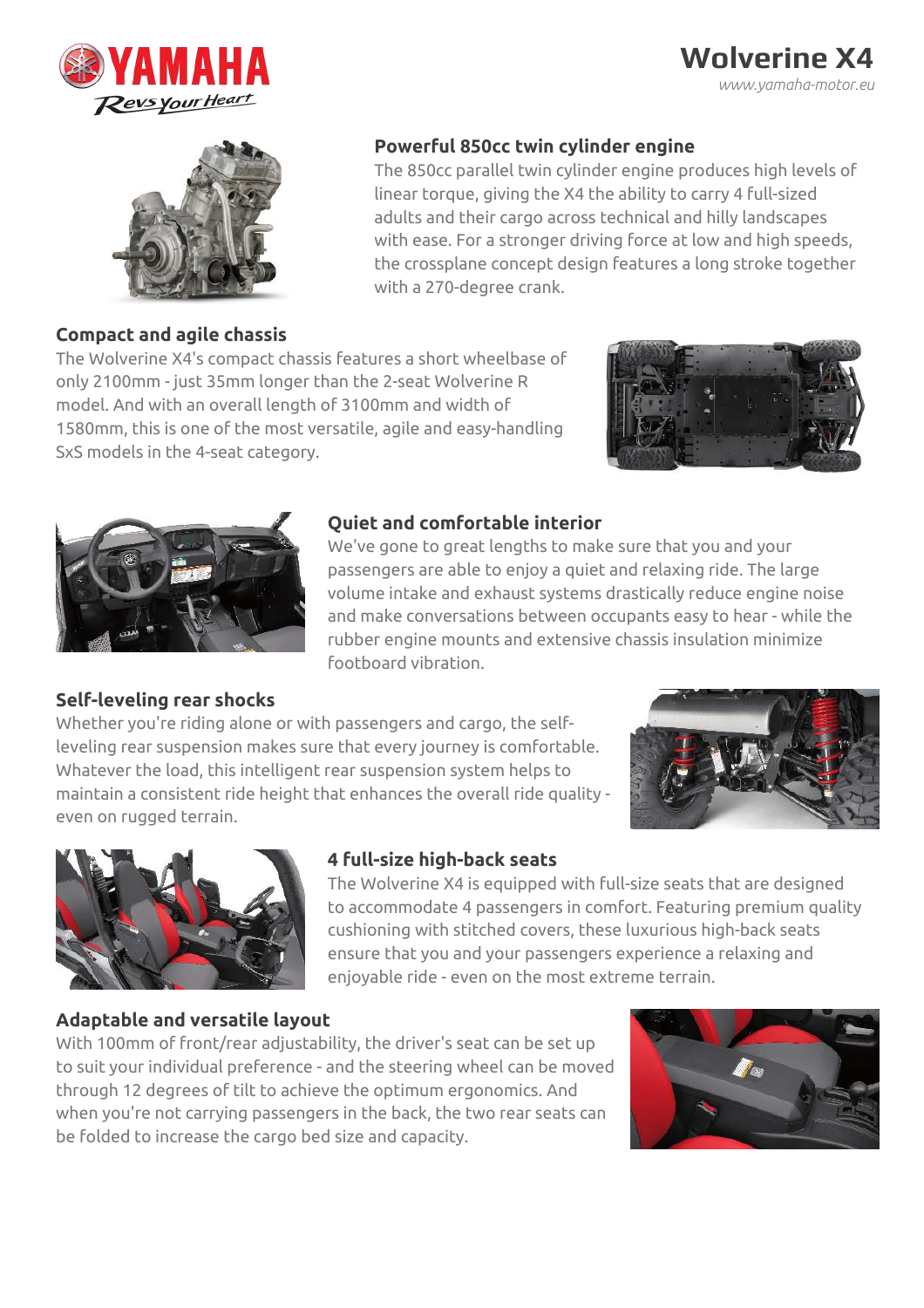

*www.yamaha-motor.eu*

| Engine                                           | <b>Wolverine X4</b>                                                                                                                                                                                                                                                  |
|--------------------------------------------------|----------------------------------------------------------------------------------------------------------------------------------------------------------------------------------------------------------------------------------------------------------------------|
| Engine type                                      | Parallel Twin, 4-stroke, liquid-cooled, DOHC                                                                                                                                                                                                                         |
| Displacement                                     | 847cc                                                                                                                                                                                                                                                                |
| Bore x stroke                                    | 82 mm x 80.2 mm                                                                                                                                                                                                                                                      |
| Compression ratio                                | 10.5:1                                                                                                                                                                                                                                                               |
| Lubrication system                               | Dry sump                                                                                                                                                                                                                                                             |
| Fuel system                                      | Mikuni fuel injection with Drive by wire, dual 36mm throttle bodies                                                                                                                                                                                                  |
| Ignition system                                  | <b>TCI</b>                                                                                                                                                                                                                                                           |
| Starter system                                   | Electric                                                                                                                                                                                                                                                             |
| Transmission system                              | Yamaha Ultramatic® CVT automatic V-belt                                                                                                                                                                                                                              |
| Drive system                                     | On-Command® 2WD, 4WD, 4WD with Diff-lock                                                                                                                                                                                                                             |
| Final transmission                               | Shaft                                                                                                                                                                                                                                                                |
| Chassis                                          | <b>Wolverine X4</b>                                                                                                                                                                                                                                                  |
| Front suspension system                          | Independent Double Wishbone with Anti-Sway Bar, 221 mm of wheel travel<br>with spring preload adjustability                                                                                                                                                          |
| Rear suspension system                           | Independent Double Wishbone with Anti-Sway Bar, 226 mm of wheel travel<br>with self-leveling shock absorbers                                                                                                                                                         |
| Front brake                                      | Dual ventilated hydraulic disc                                                                                                                                                                                                                                       |
| Rear brake                                       | Shaft mounted parking brake, Dual ventilated hydraulic disc                                                                                                                                                                                                          |
| Front tyres                                      | MAXXIS MU75, AT26 x 8-12                                                                                                                                                                                                                                             |
| Rear tyres                                       | MAXXIS MU76, AT26 x 10-12                                                                                                                                                                                                                                            |
| <b>Dimensions</b>                                | Wolverine X4                                                                                                                                                                                                                                                         |
| Overall length                                   | 3,100 mm                                                                                                                                                                                                                                                             |
| Overall width                                    | 1,519 mm                                                                                                                                                                                                                                                             |
| Overall height                                   | 1,960 mm                                                                                                                                                                                                                                                             |
| Wheelbase                                        | 2,100 mm                                                                                                                                                                                                                                                             |
| Minimum ground clearance                         | 273 mm                                                                                                                                                                                                                                                               |
| Min. turning radius                              | 4.5 <sub>m</sub>                                                                                                                                                                                                                                                     |
| Wet weight (including full oil<br>and fuel tank) | 754 kg                                                                                                                                                                                                                                                               |
| Fuel capacity                                    | 35L                                                                                                                                                                                                                                                                  |
| Oil capacity                                     | 4.4L                                                                                                                                                                                                                                                                 |
| Loading limits                                   | <b>Wolverine X4</b>                                                                                                                                                                                                                                                  |
| Cargo bed                                        | 71 kg                                                                                                                                                                                                                                                                |
| Additional features                              | Wolverine X4                                                                                                                                                                                                                                                         |
| Steering System                                  | Rack and Pinion Steering Assembly with Electric Power Steering                                                                                                                                                                                                       |
| Towing capacity                                  | 900 kg                                                                                                                                                                                                                                                               |
| Instrumentation                                  | Digital LCD meter with fuel gauge, speedometer, odometer, trip meter,<br>maintenance meter, hour meter, 2WD/4WD/Diff-Lock Indicator, L/H/N/R gear<br>indicator, parking brake indicator, engine warning light, water temperature<br>warning light and gauge, Battery |

Always wear a helmet, eye protection and protective clothing. Yamaha encourage you to ride safely and respect fellow riders and the environment.<br>Specifications and appearance of Yamaha products shown here are subject to ch